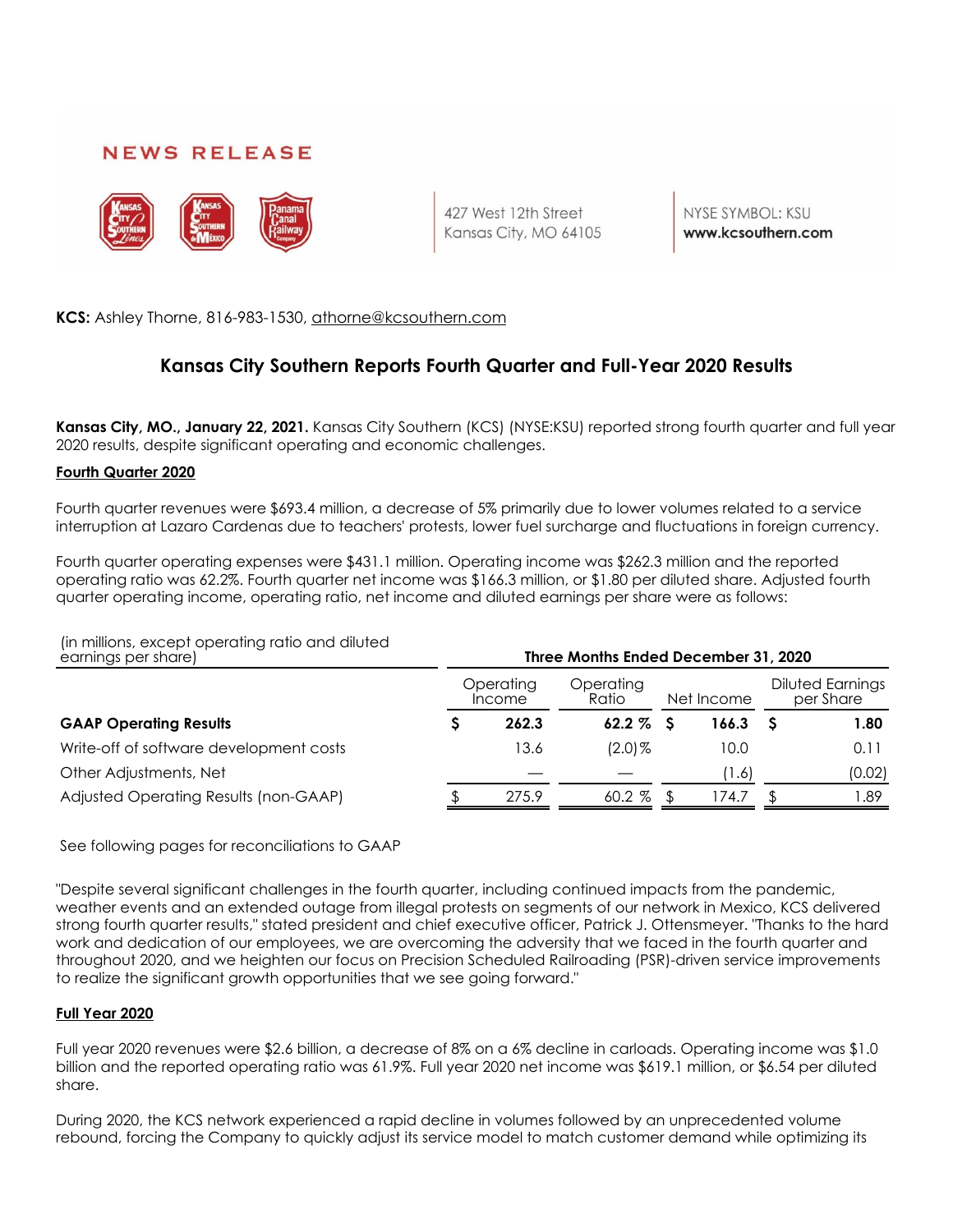cost structure. These actions resulted in significant improvements to train length and fuel efficiency, improving 12% and 5%, respectively. PSR initiatives also contributed directly to operating expense savings of \$96 million in 2020, and are projected to deliver incremental savings of \$50 million in 2021.

"As we turn our focus to 2021, our primary objective will be the implementation of PSR Phase 3, which combines improved operational performance with an intense focus on customer service and revenue growth," stated Ottensmeyer. "Phase 3 of PSR will help us capitalize on the unique growth opportunities available across our franchise.

"These growth opportunities, combined with an intense focus on excellent execution, give us confidence to reinstate a multi-year outlook, which has improved from the guidance provided a year ago. We look forward to delivering another year of strong returns to shareholders."

### **KCS Outlook**:

Along with earnings results, KCS has issued the following financial outlook\*:

| <b>Financial Metric</b> | Current Outlook                                               |  |  |  |  |  |  |  |
|-------------------------|---------------------------------------------------------------|--|--|--|--|--|--|--|
| Revenue Growth          | Double-digit growth in 2021                                   |  |  |  |  |  |  |  |
| Operating Ratio         | $\sim$ 57.5% in 2021<br>Between 55% - 56% in 2022             |  |  |  |  |  |  |  |
| Earnings per Share      | \$9.00 or better in 2021<br>Between \$10.50 - \$11.00 in 2022 |  |  |  |  |  |  |  |
| Capital Expenditures    | $\sim$ 17% of revenue in 2021 & 2022                          |  |  |  |  |  |  |  |
| Free Cash Flow          | $\sim$ \$700M in 2021 & 2022                                  |  |  |  |  |  |  |  |

\*Assumes constant currency and fuel price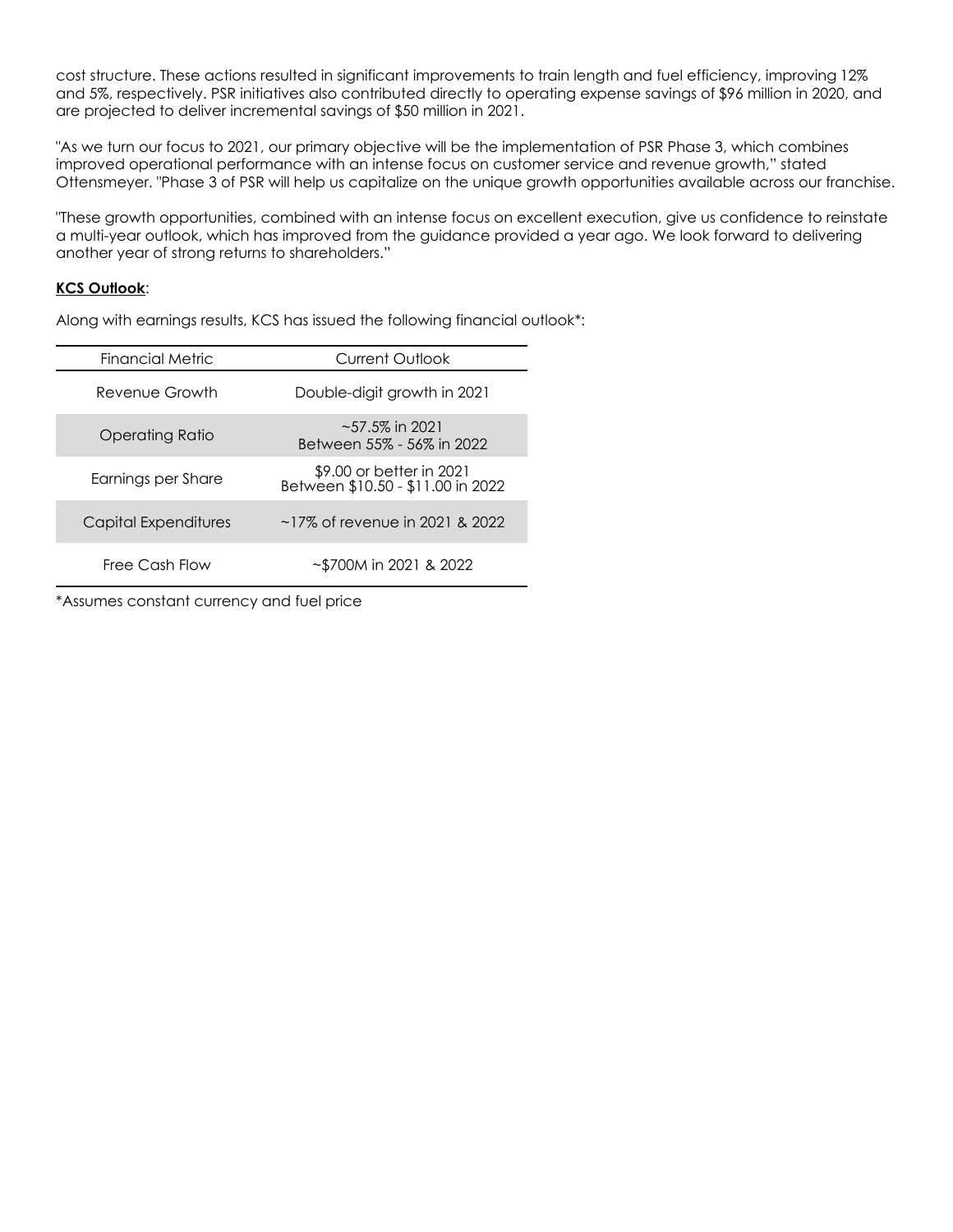### **Statement Regarding Non-GAAP Financial Measures**

In addition to disclosing financial results in accordance with U.S. GAAP, the accompanying fourth quarter and full year 2020 earnings release contains non-GAAP financial measures. KCS management believes that certain non-GAAP financial measures used to review and in certain cases manage the Company's business fall within the meaning of Regulation G (Disclosure of non-GAAP financial measures) and may provide its users of the financial information with additional meaningful comparison when reviewing the Company's results. KCS management uses non-GAAP information in its planning and forecasting processes and to further analyze its own financial trends and operational performance, as well as making financial comparisons to prior periods presented on a similar basis. Management believes investors and users of the Company's financial information should consider all of the above factors when evaluating KCS's results.

These non-GAAP measures should be viewed as a supplement and not considered a substitute for GAAP measures. Some of KCS's non-GAAP measures may differ from similar measures used by other companies, even if similar terms are used to identify such measures.

#### **GAAP Reconciliations**

(\$ in millions, except per share amounts)

### **Reconciliation of Diluted Earnings per Share to Adjusted**

| <b>Diluted Earnings per Share</b>           | Three Months Ended December 31, 2020 |        |    |                       |   |            |   |                                  |  |  |
|---------------------------------------------|--------------------------------------|--------|----|-----------------------|---|------------|---|----------------------------------|--|--|
|                                             | Income Before<br><b>Income Taxes</b> |        |    | Income Tax<br>Expense |   | Net Income |   | Diluted<br>Earnings per<br>Share |  |  |
| As reported                                 | S                                    | 235.9  | \$ | 69.6                  | S | 166.3      | S | 1.80                             |  |  |
| Adjustments for:                            |                                      |        |    |                       |   |            |   |                                  |  |  |
| Write-off of software development costs     |                                      | 13.6   |    | 3.6                   |   | 10.0       |   | 0.11                             |  |  |
| Foreign exchange gain                       |                                      | (14.4) |    | (4.3)                 |   | (10.1)     |   | (0.11)                           |  |  |
| Foreign exchange component of income taxes  |                                      |        |    | (8.5)                 |   | 8.5        |   | 0.09                             |  |  |
| Adjusted                                    |                                      | 235.1  |    | 60.4                  |   | 174.7      |   |                                  |  |  |
| Less: Noncontrolling interest and preferred |                                      |        |    |                       |   |            |   |                                  |  |  |
| stock dividends                             |                                      |        |    |                       |   | (0.6)      |   |                                  |  |  |
| Adjusted net income available to common     |                                      |        |    |                       |   |            |   |                                  |  |  |
| stockholders - see (a) below                |                                      |        |    |                       |   | 174.1      | S | 1.89                             |  |  |

|                                             | Three Months Ended December 31, 2019 |                                      |                       |        |   |            |                                         |        |
|---------------------------------------------|--------------------------------------|--------------------------------------|-----------------------|--------|---|------------|-----------------------------------------|--------|
|                                             |                                      | Income Before<br><b>Income Taxes</b> | Income Tax<br>Expense |        |   | Net Income | Diluted<br>Earnings per<br><b>Share</b> |        |
| As reported                                 | \$                                   | 207.5                                | S                     | 79.6   | S | 127.9      | \$.                                     | 1.30   |
| Adjustments for:                            |                                      |                                      |                       |        |   |            |                                         |        |
| Restructuring charges                       |                                      | 38.3                                 |                       | 10.1   |   | 28.2       |                                         | 0.29   |
| Debt retirement costs                       |                                      | 0.5                                  |                       | 0.1    |   | 0.4        |                                         |        |
| Foreign exchange gain                       |                                      | (7.6)                                |                       | (2.3)  |   | (5.3)      |                                         | (0.05) |
| Foreign exchange component of income taxes  |                                      |                                      |                       | (27.9) |   | 27.9       |                                         | 0.28   |
| Adjusted                                    |                                      | 238.7                                | S.                    | 59.6   |   | 179.1      |                                         |        |
| Less: Noncontrolling interest and preferred |                                      |                                      |                       |        |   |            |                                         |        |
| stock dividends                             |                                      |                                      |                       |        |   | (0.7)      |                                         |        |
| Adjusted net income available to common     |                                      |                                      |                       |        |   |            |                                         |        |
| stockholders - see (a) below                |                                      |                                      |                       |        |   | 178.4      |                                         | 1.82   |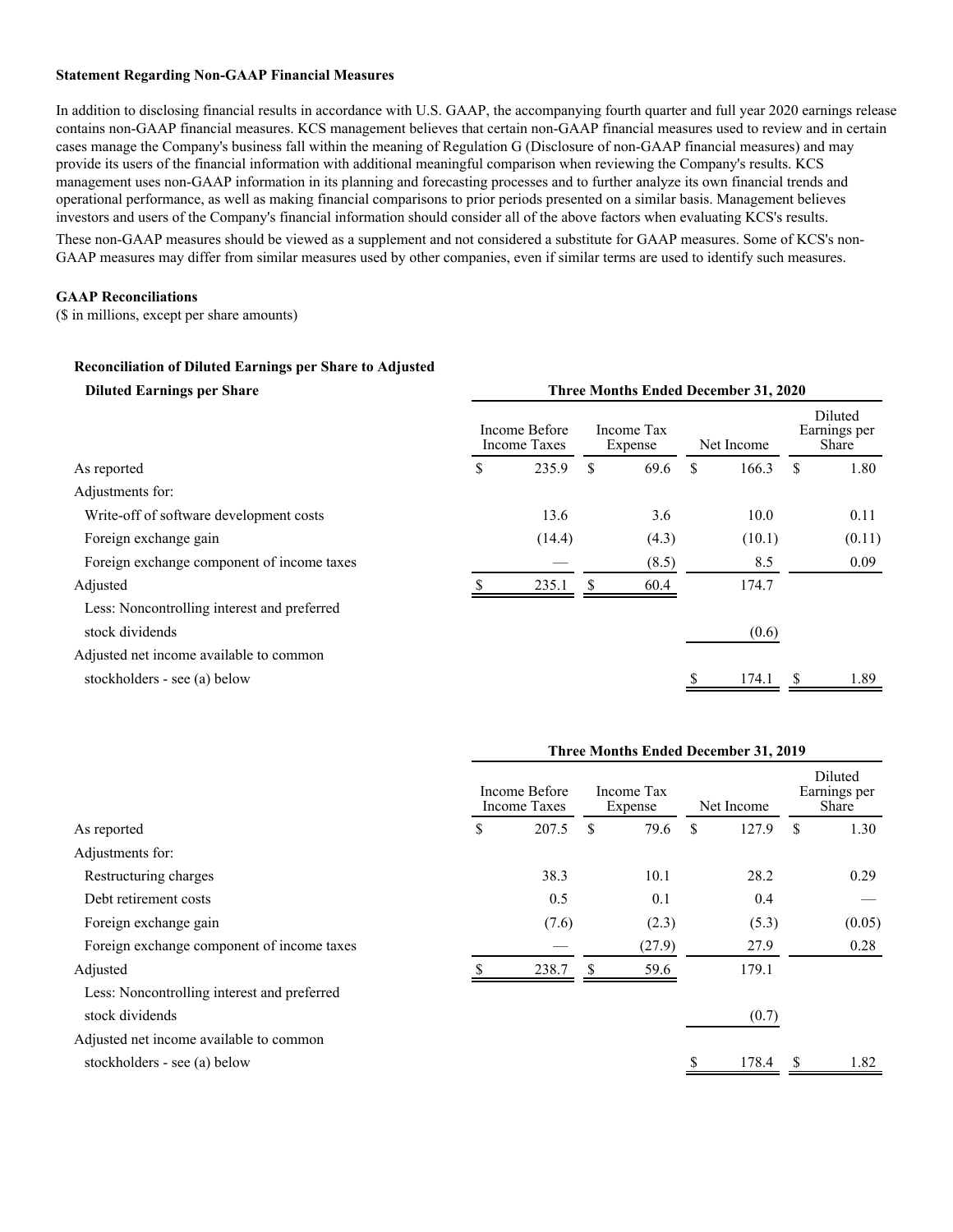## **GAAP Reconciliations (continued)**

(\$ in millions, except per share amounts)

## **Reconciliation of Diluted Earnings per Share to Adjusted**

| <b>Diluted Earnings per Share</b>           | <b>Year Ended December 31, 2020</b>  |                       |    |            |   |                                  |     |        |  |  |
|---------------------------------------------|--------------------------------------|-----------------------|----|------------|---|----------------------------------|-----|--------|--|--|
|                                             | Income Before<br><b>Income Taxes</b> | Income Tax<br>Expense |    | Net Income |   | Diluted<br>Earnings per<br>Share |     |        |  |  |
| As reported                                 | \$                                   | 823.2                 | S. | 204.1      | S | 619.1                            | \$. | 6.54   |  |  |
| Adjustments for:                            |                                      |                       |    |            |   |                                  |     |        |  |  |
| Write-off of software development costs     |                                      | 13.6                  |    | 3.6        |   | 10.0                             |     | 0.11   |  |  |
| Restructuring charges                       |                                      | 17.0                  |    | 4.5        |   | 12.5                             |     | 0.13   |  |  |
| Foreign exchange loss                       |                                      | 29.6                  |    | 8.9        |   | 20.7                             |     | 0.22   |  |  |
| Foreign exchange component of income taxes  |                                      |                       |    | 3.4        |   | (3.4)                            |     | (0.04) |  |  |
| Adjusted                                    |                                      | 883.4                 | S  | 224.5      |   | 658.9                            |     |        |  |  |
| Less: Noncontrolling interest and preferred |                                      |                       |    |            |   |                                  |     |        |  |  |
| stock dividends                             |                                      |                       |    |            |   | (2.3)                            |     |        |  |  |
| Adjusted net income available to common     |                                      |                       |    |            |   |                                  |     |        |  |  |
| stockholders - see (a) below                |                                      |                       |    |            |   | 656.6                            |     | 6.96   |  |  |
|                                             |                                      |                       |    |            |   |                                  |     |        |  |  |

|                                             |                                      |        | <b>Year Ended December 31, 2019</b> |                       |    |            |                                  |        |
|---------------------------------------------|--------------------------------------|--------|-------------------------------------|-----------------------|----|------------|----------------------------------|--------|
|                                             | Income Before<br><b>Income Taxes</b> |        |                                     | Income Tax<br>Expense |    | Net Income | Diluted<br>Earnings per<br>Share |        |
| As reported                                 | \$                                   | 788.4  | \$                                  | 247.6                 | \$ | 540.8      | -S                               | 5.40   |
| Adjustments for:                            |                                      |        |                                     |                       |    |            |                                  |        |
| Restructuring charges                       |                                      | 168.8  |                                     | 43.6                  |    | 125.2      |                                  | 1.25   |
| Debt retirement costs                       |                                      | 1.1    |                                     | 0.3                   |    | 0.8        |                                  | 0.01   |
| Foreign exchange gain                       |                                      | (17.1) |                                     | (5.1)                 |    | (12.0)     |                                  | (0.12) |
| Foreign exchange component of income taxes  |                                      |        |                                     | (35.9)                |    | 35.9       |                                  | 0.36   |
| Adjusted                                    |                                      | 941.2  | S                                   | 250.5                 |    | 690.7      |                                  |        |
| Less: Noncontrolling interest and preferred |                                      |        |                                     |                       |    |            |                                  |        |
| stock dividends                             |                                      |        |                                     |                       |    | (2.1)      |                                  |        |
| Adjusted net income available to common     |                                      |        |                                     |                       |    |            |                                  |        |
| stockholders - see (a) below                |                                      |        |                                     |                       |    | 688.6      |                                  | 6.90   |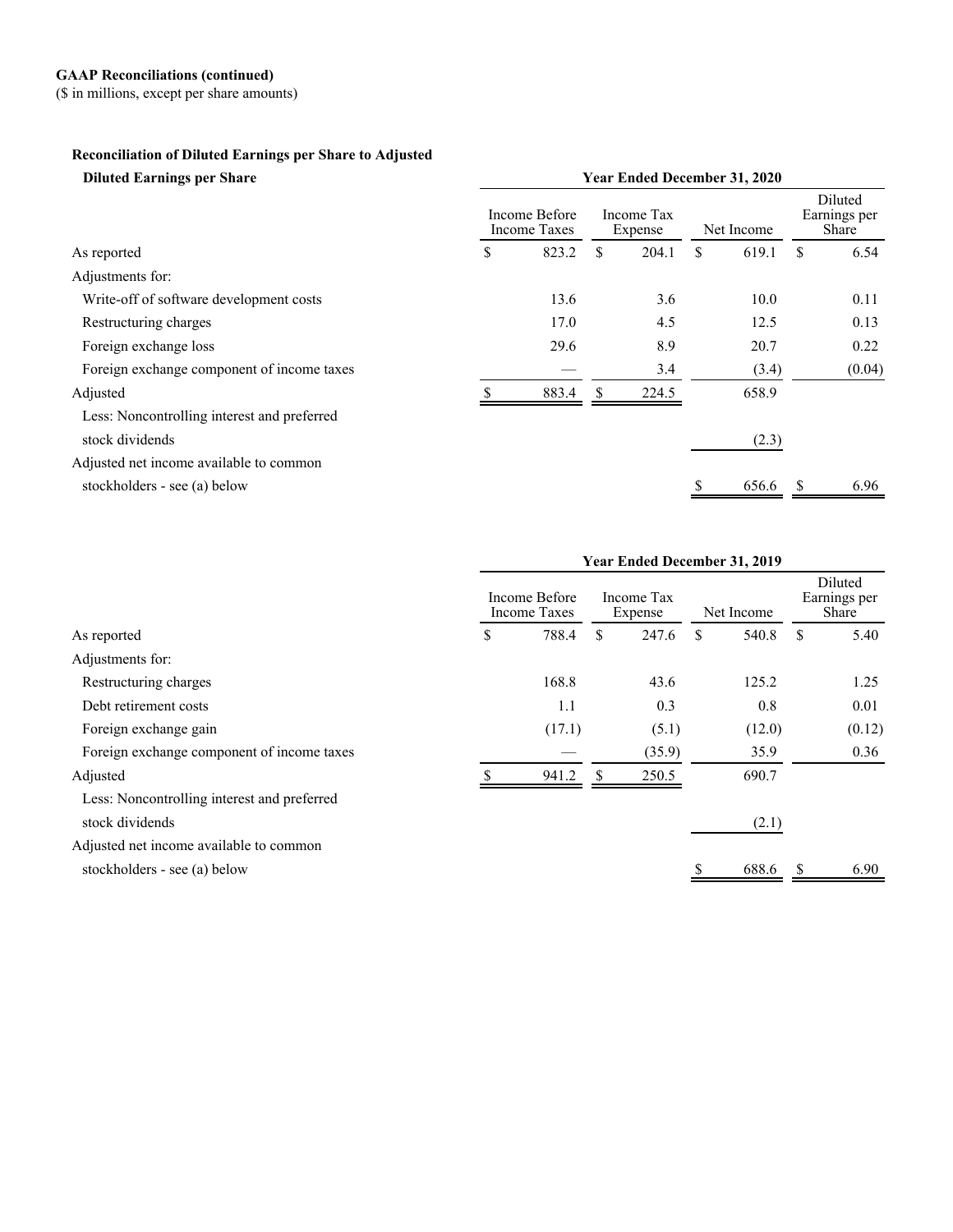**GAAP Reconciliations (continued)** (\$ in millions)

| <b>Reconciliation of Operating Expenses to Adjusted</b> |    | <b>Three Months Ended</b> |              | <b>Years Ended</b> |                |         |    |           |
|---------------------------------------------------------|----|---------------------------|--------------|--------------------|----------------|---------|----|-----------|
| <b>Operating Expenses</b>                               |    | December 31,              | December 31, |                    |                |         |    |           |
|                                                         |    | 2020                      |              | 2019               |                | 2020    |    | 2019      |
| Operating expenses as reported                          | S. | 431.1                     | S.           | 493.5              | S.             | 1,629.6 |    | \$1,979.7 |
| Adjustment for write-off of software development costs  |    | (13.6)                    |              |                    |                | (13.6)  |    |           |
| Adjustment for restructuring charges                    |    |                           |              | (38.3)             |                | (17.0)  |    | (168.8)   |
| Adjusted operating expenses - see (b) below             |    | 417.5                     | S.           | 455.2              | S.             | 1,599.0 |    | \$1,810.9 |
| Operating income as reported                            | S. | 262.3                     | \$           | 236.0              | $\mathbb{S}^-$ | 1,003.0 | \$ | 886.3     |
| Adjusted operating income - see (b) below               |    | 275.9                     |              | 274.3              |                | 1,033.6 |    | 1,055.1   |
| Operating ratio (c) as reported                         |    | 62.2 %                    |              | 67.6 %             |                | 61.9 %  |    | 69.1 $%$  |
| Adjusted operating ratio - see (b) and (c) below        |    | $60.2 \%$                 |              | 62.4 %             |                | 60.7 %  |    | 63.2 %    |

(a) The Company believes adjusted diluted earnings per share is meaningful as it allows investors to evaluate the Company's performance for different periods on a more comparable basis by adjusting for the impact of changes in foreign currency exchange rates, and items that are not directly related to the ongoing operations of the Company. The income tax expense impacts related to these adjustments are calculated at the applicable statutory tax rate.

(b) The Company believes adjusted operating expenses, operating income and operating ratio are meaningful as they allow investors to evaluate the Company's performance for different periods on a more comparable basis by adjusting for items that are not directly related to the ongoing operations of the Company.

(c) Operating ratio is calculated by dividing operating expenses by revenues; or in the case of adjusted operating ratio, adjusted operating expenses divided by revenues.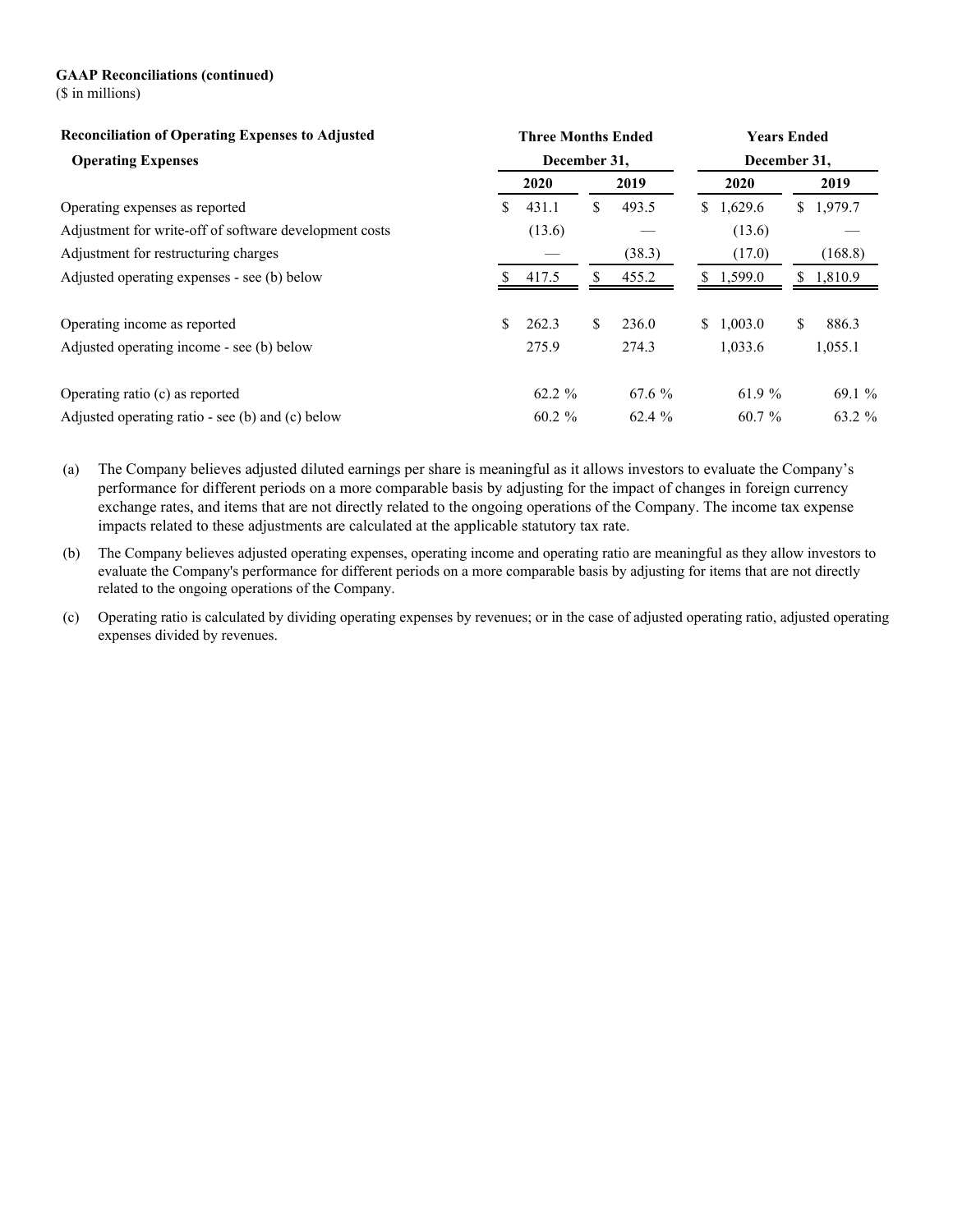#### **Investor Conference Call and Webcast**

KCS will also hold its fourth quarter 2020 earnings conference call on Friday, January 22, 2021 at 8:45 a.m. eastern time. Shareholders and other interested parties are invited to participate via live webcast or telephone. To participate in the live webcast and to view accompanying presentation materials, please log into investors.kcsouthern.com immediately prior to the presentation. To join the teleconference, please call (844) 308-6428 from the U.S., or (412) 317-5409 from all other countries.

A replay of the presentation will be available by calling (877) 344-7529 from the U.S., (855) 669-9658 from Canada or (412) 317-0088 from all other countries and entering conference ID 10150484. The webcast replay and presentation materials will be archived on the company's website.

#### **About Kansas City Southern**

Headquartered in Kansas City, Mo., Kansas City Southern (KCS) (NYSE: KSU) is a transportation holding company that has railroad investments in the U.S., Mexico and Panama. Its primary U.S. holding is The Kansas City Southern Railway Company, serving the central and south central U.S. Its international holdings include Kansas City Southern de Mexico, S.A. de C.V., serving northeastern and central Mexico and the port cities of Lázaro Cárdenas, Tampico and Veracruz, and a 50 percent interest in Panama Canal Railway Company, providing ocean-to-ocean freight and passenger service along the Panama Canal. KCS' North American rail holdings and strategic alliances with other North American rail partners are primary components of a unique railway system, linking the commercial and industrial centers of the U.S., Mexico and Canada. More information about KCS can be found at www.kcsouthern.com

#### **Forward-Looking Information**

*This news release contains forward-looking statements within the meaning of Section 27A of the Securities Act of 1933, as amended, Section 21E of the Securities Exchange Act of 1934, as amended and the Private Securities Litigation Reform Act of 1995. In addition, management may make forward-looking statements orally or in other writing, including, but not limited to, in press releases, quarterly earnings calls, executive presentations, in the annual report to stockholders and in other filings with the Securities and Exchange Commission. Readers can usually identify these forward-looking statements by the use of such words as "may," "will," "should," "likely," "plans," "projects," "expects," "anticipates," "believes" or similar words. These statements involve a number of risks and uncertainties. Actual results could materially differ from those anticipated by such forward-looking statements as a result of a number of factors or combination of factors including, but not limited: public health threats or outbreaks of communicable diseases, such as the ongoing COVID-19 pandemic and its impact on KCS's business, suppliers, consumers, customers, employees and supply chains; rail accidents or other incidents or accidents on KCS's rail network or at KCS's facilities or customer*  facilities involving the release of hazardous materials, including toxic inhalation hazards; legislative and regulatory developments and disputes, *including environmental regulations; loss of the rail concession of Kansas City Southern's subsidiary, Kansas City Southern de México, S.A. de C.V.; domestic and international economic, political and social conditions; disruptions to the Company's technology infrastructure, including its computer systems; increased demand and traffic congestion; the level of trade between the United States and Asia or Mexico; fluctuations in the peso-dollar exchange rate; natural events such as severe weather, hurricanes and floods; the outcome of claims and litigation involving the Company or its subsidiaries; competition and consolidation within the transportation industry; the business environment in industries that produce and use items shipped by rail; the termination of, or failure to renew, agreements with customers, other railroads and third parties; fluctuation in prices or availability of key materials, in particular diesel fuel; access to capital; climate change and the market and regulatory responses to climate change; dependency on certain key suppliers of core rail equipment; changes in securities and capital markets; unavailability of qualified personnel; labor difficulties, including strikes and work stoppages; acts of terrorism or risk of terrorist activities, war or other acts of violence; and other factors affecting the operation of the business; and other risks identified in this news release, in KCS's Annual Report on Form 10-K for the year ended December 31, 2019, and in other reports filed by KCS with the Securities and Exchange Commission.*

*Forward-looking statements reflect the information only as of the date on which they are made. KCS does not undertake any obligation to update any forward-looking statements to reflect future events, developments, or other information.*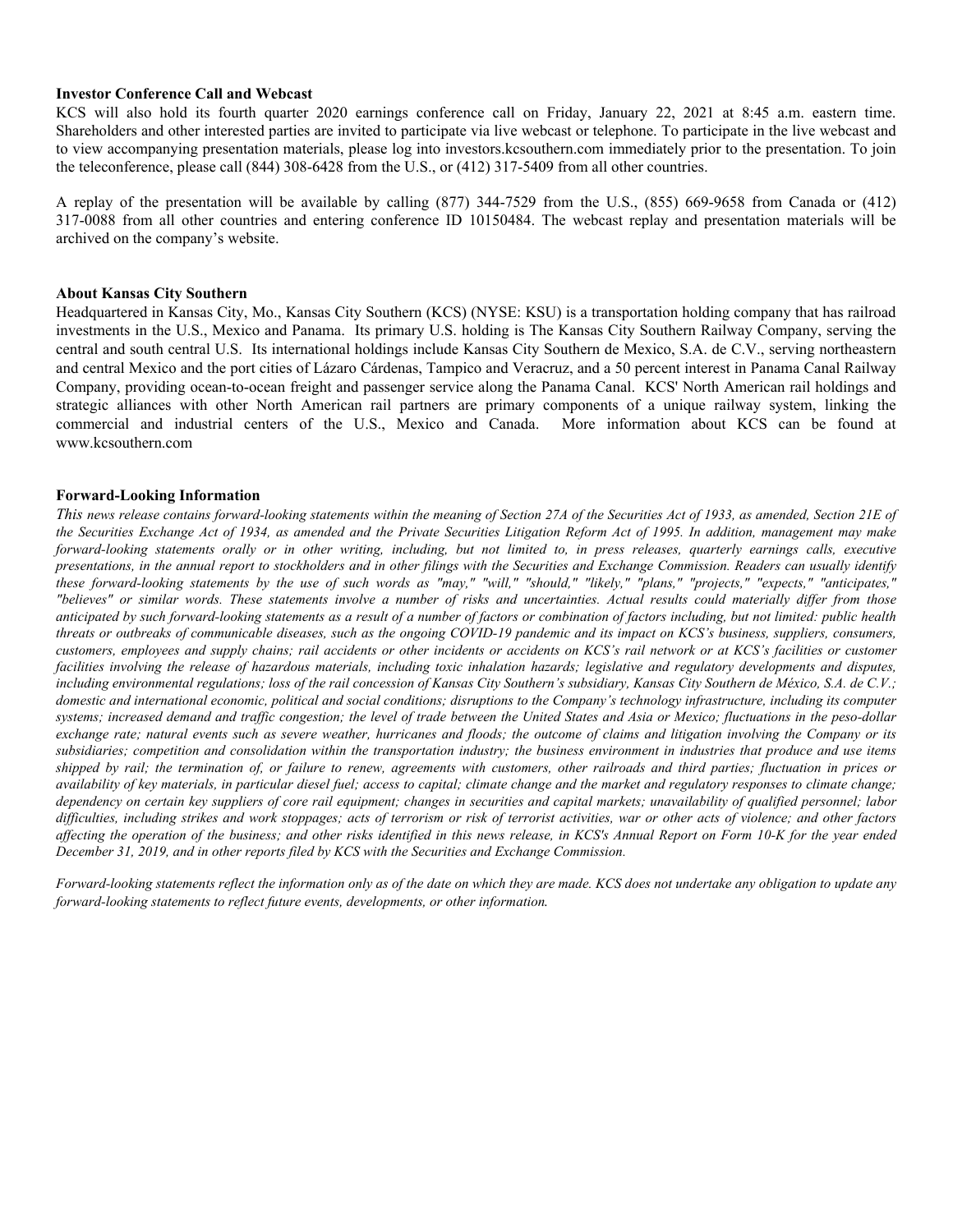### **Kansas City Southern and Subsidiaries Consolidated Statements of Income**

*(In millions, except share and per share amounts) (Unaudited)*

|                                                                  | <b>Three Months Ended</b> |              |                          |        |                          | <b>Years Ended</b> |                          |         |  |
|------------------------------------------------------------------|---------------------------|--------------|--------------------------|--------|--------------------------|--------------------|--------------------------|---------|--|
|                                                                  |                           | December 31, |                          |        |                          | December 31.       |                          |         |  |
|                                                                  |                           | 2020         |                          | 2019   |                          | 2020               |                          | 2019    |  |
| Revenues                                                         | $\overline{\mathcal{S}}$  | 693.4        | $\overline{\mathcal{S}}$ | 729.5  | $\overline{\mathcal{S}}$ | 2,632.6            | $\overline{\mathcal{S}}$ | 2,866.0 |  |
| Operating expenses:                                              |                           |              |                          |        |                          |                    |                          |         |  |
| Compensation and benefits                                        |                           | 121.9        |                          | 137.1  |                          | 476.5              |                          | 529.1   |  |
| Purchased services                                               |                           | 52.9         |                          | 56.3   |                          | 198.1              |                          | 219.2   |  |
| Fuel                                                             |                           | 54.6         |                          | 82.6   |                          | 219.8              |                          | 340.4   |  |
| Equipment costs                                                  |                           | 21.9         |                          | 26.8   |                          | 85.8               |                          | 108.6   |  |
| Depreciation and amortization                                    |                           | 90.0         |                          | 88.0   |                          | 357.9              |                          | 350.7   |  |
| Materials and other                                              |                           | 76.2         |                          | 64.4   |                          | 260.9              |                          | 262.9   |  |
| Write-off of software development costs                          |                           | 13.6         |                          |        |                          | 13.6               |                          |         |  |
| Restructuring charges                                            |                           |              |                          | 38.3   |                          | 17.0               |                          | 168.8   |  |
| Total operating expenses                                         |                           | 431.1        |                          | 493.5  |                          | 1,629.6            |                          | 1,979.7 |  |
| Operating income                                                 |                           | 262.3        |                          | 236.0  |                          | 1,003.0            |                          | 886.3   |  |
| Equity in net earnings (losses) of affiliates                    |                           | (1.3)        |                          | (2.6)  |                          | (1.4)              |                          | 1.0     |  |
| Interest expense                                                 |                           | (39.1)       |                          | (31.8) |                          | (150.9)            |                          | (115.9) |  |
| Debt retirement costs                                            |                           |              |                          | (0.5)  |                          |                    |                          | (1.1)   |  |
| Foreign exchange gain (loss)                                     |                           | 14.4         |                          | 7.6    |                          | (29.6)             |                          | 17.1    |  |
| Other income (expense), net                                      |                           | (0.4)        |                          | (1.2)  |                          | 2.1                |                          | 1.0     |  |
| Income before income taxes                                       |                           | 235.9        |                          | 207.5  |                          | 823.2              |                          | 788.4   |  |
| Income tax expense                                               |                           | 69.6         |                          | 79.6   |                          | 204.1              |                          | 247.6   |  |
| Net income                                                       |                           | 166.3        |                          | 127.9  |                          | 619.1              |                          | 540.8   |  |
| Less: Net income attributable to noncontrolling interest         |                           | 0.6          |                          | 0.7    |                          | 2.1                |                          | 1.9     |  |
| Net income attributable to Kansas City Southern and subsidiaries |                           | 165.7        |                          | 127.2  |                          | 617.0              |                          | 538.9   |  |
| Preferred stock dividends                                        |                           |              |                          |        |                          | 0.2                |                          | 0.2     |  |
| Net income available to common stockholders                      | $\overline{\mathcal{S}}$  | 165.7        | $\overline{\mathcal{S}}$ | 127.2  | $\overline{\mathcal{S}}$ | 616.8              | $\overline{\mathcal{S}}$ | 538.7   |  |
| Earnings per share:                                              |                           |              |                          |        |                          |                    |                          |         |  |
| Basic earnings per share                                         | $rac{S}{S}$               | 1.81         | \$                       | 1.31   | \$                       | 6.57               | \$                       | 5.42    |  |
| Diluted earnings per share                                       |                           | 1.80         | $\overline{\mathcal{S}}$ | 1.30   | $\overline{\mathcal{S}}$ | 6.54               | $\overline{\mathcal{S}}$ | 5.40    |  |
| Average shares outstanding (in thousands):                       |                           |              |                          |        |                          |                    |                          |         |  |
| <b>Basic</b>                                                     |                           | 91,311       |                          | 97,467 |                          | 93,826             |                          | 99,316  |  |
| Effect of dilution                                               |                           | 525          |                          | 513    |                          | 489                |                          | 431     |  |
| Diluted                                                          |                           | 91,836       |                          | 97,980 |                          | 94,315             |                          | 99,747  |  |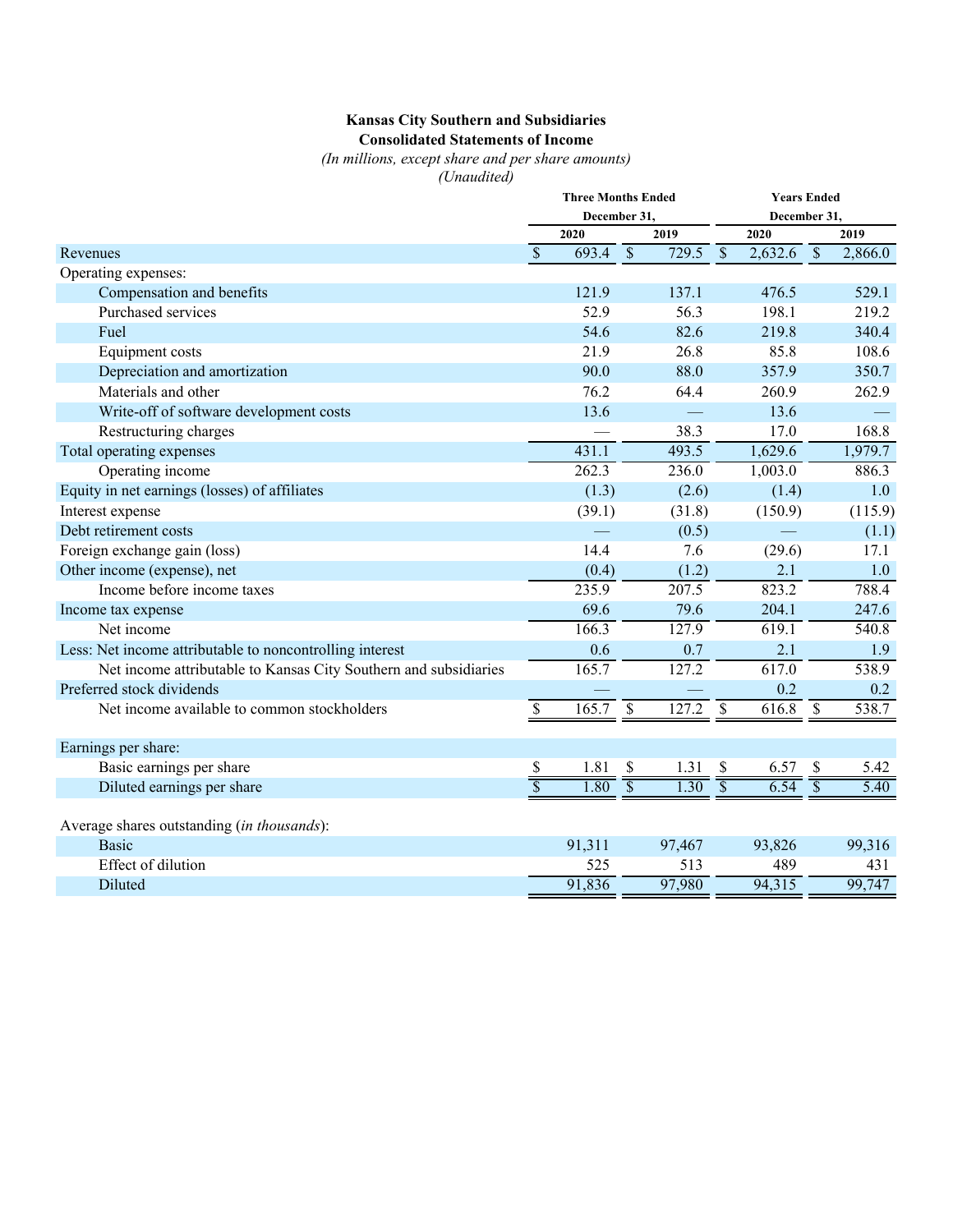# **Kansas City Southern and Subsidiaries Revenue & Carload/Units by Commodity - Fourth Quarter 2020 and 2019**

|                                           |                       | <b>Revenues</b><br>(in millions) |               | <b>Carloads and Units</b><br>(in thousands) |       |               | Revenue per<br>Carload/Unit |                     |                          |
|-------------------------------------------|-----------------------|----------------------------------|---------------|---------------------------------------------|-------|---------------|-----------------------------|---------------------|--------------------------|
|                                           |                       | Fourth Quarter                   | $\frac{0}{0}$ | Fourth Quarter                              |       | $\frac{0}{0}$ |                             | Fourth Quarter      | $\frac{0}{0}$            |
|                                           | 2020                  | 2019                             | Change        | 2020                                        | 2019  | Change        | 2020                        | 2019                | Change                   |
| Chemical & Petroleum                      |                       |                                  |               |                                             |       |               |                             |                     |                          |
| Chemicals                                 | \$.<br>61.9           | <sup>\$</sup><br>59.3            | 4%            | 24.4                                        | 23.0  | 6%            | \$<br>2,537                 | \$<br>2,578         | (2%)                     |
| Petroleum                                 | 113.5                 | 88.4                             | 28%           | 54.9                                        | 41.8  | 31%           | 2,067                       | 2,115               | (2%)                     |
| Plastics                                  | 39.4                  | 38.4                             | 3%            | 19.4                                        | 18.9  | 3%            | 2,031                       | 2,032               |                          |
| Total                                     | 214.8                 | 186.1                            | 15%           | 98.7                                        | 83.7  | 18%           | 2,176                       | 2,223               | (2%)                     |
| <b>Industrial &amp; Consumer Products</b> |                       |                                  |               |                                             |       |               |                             |                     |                          |
| <b>Forest Products</b>                    | 61.5                  | 67.5                             | (9%)          | 25.7                                        | 27.9  | (8%)          | 2,393                       | 2,419               | (1%)                     |
| Metals & Scrap                            | 44.2                  | 56.4                             | (22%)         | 26.7                                        | 28.7  | (7%)          | 1,655                       | 1,965               | (16%)                    |
| Other                                     | 26.0                  | 30.5                             | (15%)         | 23.0                                        | 23.8  | (3%)          | 1,130                       | 1,282               | (12%)                    |
| Total                                     | 131.7                 | 154.4                            | (15%)         | 75.4                                        | 80.4  | (6%)          | 1,747                       | 1,920               | (9%)                     |
| Agriculture & Minerals                    |                       |                                  |               |                                             |       |               |                             |                     |                          |
| Grain                                     | 83.1                  | 74.2                             | 12%           | 41.0                                        | 36.8  | 11%           | 2,027                       | 2,016               | $1\%$                    |
| <b>Food Products</b>                      | 34.7                  | 39.0                             | $(11\%)$      | 14.4                                        | 15.6  | (8%)          | 2,410                       | 2,500               | (4%)                     |
| Ores & Minerals                           | 5.2                   | 6.0                              | (13%)         | 7.4                                         | 7.8   | (5%)          | 703                         | 769                 | (9%)                     |
| Stone, Clay & Glass                       | 8.2                   | 8.1                              | $1\%$         | 3.4                                         | 3.3   | $3\%$         | 2,412                       | 2,455               | (2%)                     |
| Total                                     | 131.2                 | 127.3                            | 3%            | 66.2                                        | 63.5  | 4%            | 1,982                       | 2,005               | $(1\%)$                  |
| Energy                                    |                       |                                  |               |                                             |       |               |                             |                     |                          |
| <b>Utility Coal</b>                       | 29.9                  | 31.8                             | (6%)          | 34.6                                        | 36.7  | (6%)          | 864                         | 866                 |                          |
| Coal & Petroleum Coke                     | 10.5                  | 11.3                             | (7%)          | 13.5                                        | 14.5  | (7%)          | 778                         | 779                 | $\qquad \qquad \qquad =$ |
| Frac Sand                                 | 3.5                   | 5.3                              | (34%)         | 2.7                                         | 3.9   | (31%)         | 1,296                       | 1,359               | (5%)                     |
| Crude Oil                                 | 8.7                   | 14.3                             | (39%)         | 6.0                                         | 9.4   | (36%)         | 1,450                       | 1,521               | (5%)                     |
| Total                                     | 52.6                  | 62.7                             | (16%)         | 56.8                                        | 64.5  | (12%)         | 926                         | 972                 | (5%)                     |
| Intermodal                                | 77.8                  | 97.2                             | (20%)         | 235.2                                       | 254.1 | (7%)          | 331                         | 383                 | (14%)                    |
| Automotive                                | 54.7                  | 62.3                             | (12%)         | 34.8                                        | 36.4  | (4%)          | 1,572                       | 1,712               | (8%)                     |
| <b>TOTAL FOR COMMODITY GROUPS</b>         | 662.8                 | 690.0                            | (4%)          | 567.1                                       | 582.6 | (3%)          | $\mathbb{S}$<br>1,169       | $\sqrt{3}$<br>1,184 | (1%)                     |
| Other Revenue                             | 30.6                  | 39.5                             | (23%)         |                                             |       |               |                             |                     |                          |
| <b>TOTAL</b>                              | 693.4<br>$\mathbb{S}$ | 729.5<br>\$                      | (5%)          |                                             |       |               |                             |                     |                          |